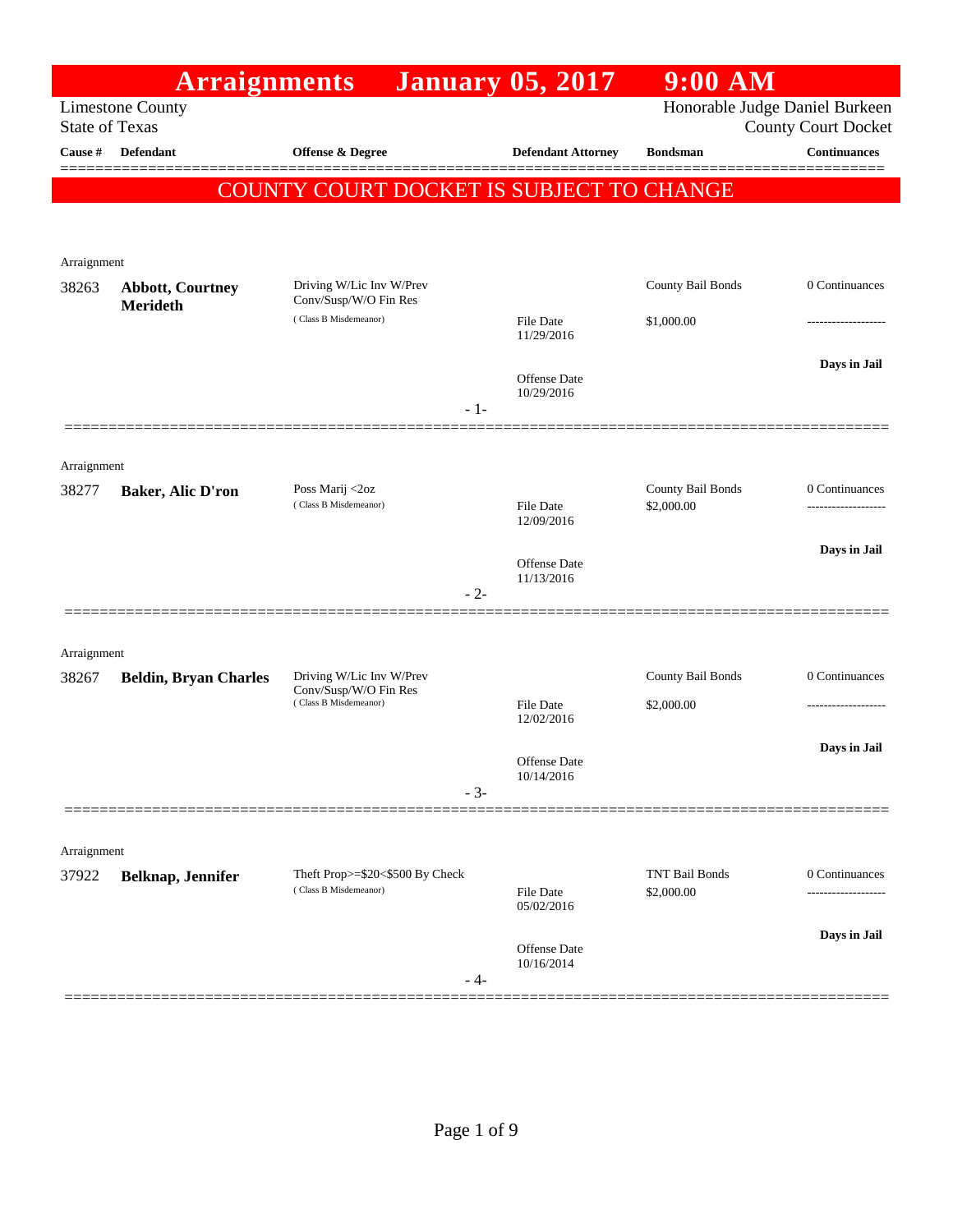|                       | <b>Arraignments</b>                        |                                          |       | <b>January 05, 2017</b>           | $9:00$ AM         |                                                              |
|-----------------------|--------------------------------------------|------------------------------------------|-------|-----------------------------------|-------------------|--------------------------------------------------------------|
| <b>State of Texas</b> | <b>Limestone County</b>                    |                                          |       |                                   |                   | Honorable Judge Daniel Burkeen<br><b>County Court Docket</b> |
| Cause #               | <b>Defendant</b>                           | <b>Offense &amp; Degree</b>              |       | <b>Defendant Attorney</b>         | <b>Bondsman</b>   | <b>Continuances</b>                                          |
|                       |                                            | COUNTY COURT DOCKET IS SUBJECT TO CHANGE |       |                                   |                   |                                                              |
|                       |                                            |                                          |       |                                   |                   |                                                              |
|                       |                                            |                                          |       |                                   |                   |                                                              |
| Arraignment<br>38266  | Benson, Breanna                            | Criminal Mischief >=\$100<\$750          |       |                                   | County Bail Bonds | 0 Continuances                                               |
|                       | <b>Marie</b>                               | (Class B Misdemeanor)                    |       | <b>File Date</b>                  | \$1,000.00        |                                                              |
|                       |                                            |                                          |       | 12/02/2016                        |                   |                                                              |
|                       |                                            |                                          |       | Offense Date                      |                   | Days in Jail                                                 |
|                       |                                            |                                          | $-5-$ | 11/15/2016                        |                   |                                                              |
|                       |                                            |                                          |       |                                   |                   |                                                              |
| Arraignment           |                                            |                                          |       |                                   |                   |                                                              |
| 38278                 | <b>Broadnax, Brandon</b>                   | Theft Prop >=\$750<\$2,500               |       |                                   | County Bail Bonds | 0 Continuances                                               |
|                       | <b>Marquis</b>                             | (Class A Misdemeanor)                    |       | File Date                         | \$2,000.00        |                                                              |
|                       |                                            |                                          |       | 12/09/2016                        |                   |                                                              |
|                       |                                            |                                          |       | <b>Offense Date</b><br>03/03/2016 |                   | Days in Jail                                                 |
|                       |                                            |                                          | $-6-$ |                                   |                   |                                                              |
|                       |                                            |                                          |       |                                   |                   |                                                              |
| Arraignment           |                                            |                                          |       |                                   |                   |                                                              |
| 38257                 | <b>Cooper, Nicholas</b><br><b>Marquise</b> | Poss Marij <2oz                          |       |                                   | County Bail Bonds | 0 Continuances                                               |
|                       |                                            | (Class B Misdemeanor)                    |       | <b>File Date</b><br>11/28/2016    | \$2,000.00        |                                                              |
|                       |                                            |                                          |       |                                   |                   | Days in Jail                                                 |
|                       |                                            |                                          |       | Offense Date<br>10/16/2016        |                   |                                                              |
|                       |                                            |                                          | $-7-$ |                                   |                   |                                                              |
| Arraignment           |                                            |                                          |       |                                   |                   |                                                              |
| 38265                 | <b>Crowley, Brad Keith</b>                 | Theft Prop>=\$500<\$1,500                |       | Reed, Justin                      | County Bail Bonds | 0 Continuances                                               |
|                       |                                            | (Class B Misdemeanor)                    |       | <b>File Date</b><br>12/02/2016    | \$3,000.00        |                                                              |
|                       |                                            |                                          |       |                                   |                   | Days in Jail                                                 |
|                       |                                            |                                          |       | Offense Date<br>02/18/2015        |                   |                                                              |
|                       |                                            |                                          | $-8-$ |                                   |                   |                                                              |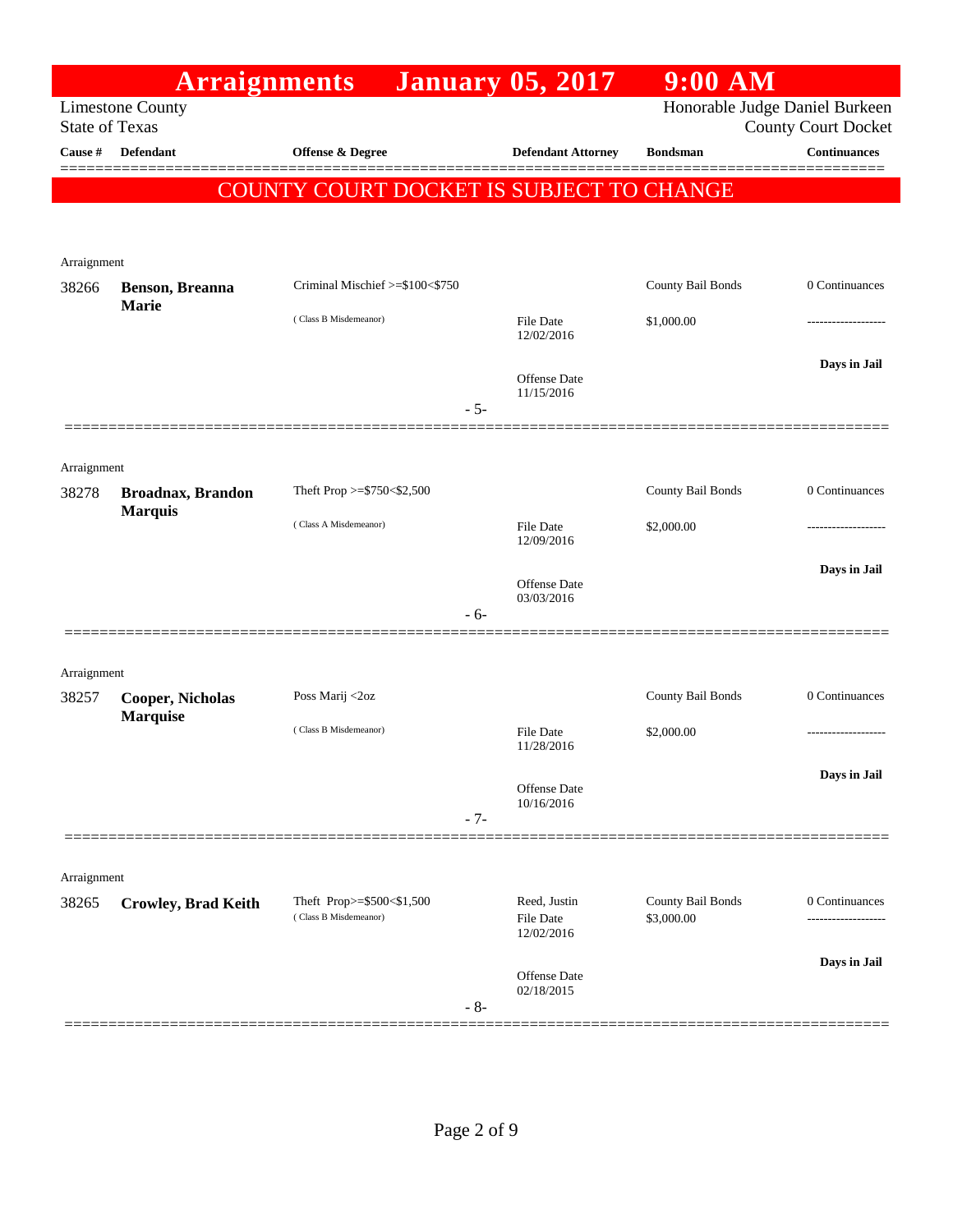|                       | <b>Arraignments</b>       |                                                   | <b>January 05, 2017</b>             | $9:00$ AM                                |                                                              |
|-----------------------|---------------------------|---------------------------------------------------|-------------------------------------|------------------------------------------|--------------------------------------------------------------|
| <b>State of Texas</b> | <b>Limestone County</b>   |                                                   |                                     |                                          | Honorable Judge Daniel Burkeen<br><b>County Court Docket</b> |
| Cause #               | <b>Defendant</b>          | <b>Offense &amp; Degree</b>                       | <b>Defendant Attorney</b>           | <b>Bondsman</b>                          | <b>Continuances</b>                                          |
|                       |                           | COUNTY COURT DOCKET IS SUBJECT TO CHANGE          |                                     |                                          | ------                                                       |
|                       |                           |                                                   |                                     |                                          |                                                              |
| Arraignment           |                           |                                                   |                                     |                                          |                                                              |
| 38269                 | David, Michael Gene       | Resist Arrest Search Or Transport                 |                                     | Personal Bond                            | 0 Continuances                                               |
|                       |                           | (Class A Misdemeanor)                             | <b>File Date</b><br>12/02/2016      | \$3,000.00                               |                                                              |
|                       |                           |                                                   | Offense Date                        |                                          | Days in Jail                                                 |
|                       |                           | $-9-$                                             | 09/09/2016                          |                                          |                                                              |
|                       |                           |                                                   |                                     |                                          |                                                              |
| Arraignment           |                           |                                                   |                                     |                                          |                                                              |
| 38245                 | Ford, Norminel            | Poss Marij <2oz<br>(Class B Misdemeanor)          | File Date                           | <b>Freebird Bail Bonds</b><br>\$2,000.00 | 0 Continuances                                               |
|                       |                           |                                                   | 11/17/2016                          |                                          | Days in Jail                                                 |
|                       |                           |                                                   | Offense Date<br>10/22/2016          |                                          |                                                              |
|                       |                           | $-10-$                                            |                                     |                                          |                                                              |
| Arraignment           |                           |                                                   |                                     |                                          |                                                              |
| 38246                 | Ford, Norminel            | Unl Carrying Weapon                               |                                     | Freebird Bail Bonds                      | 0 Continuances                                               |
|                       |                           | (Class A Misdemeanor)                             | File Date<br>11/17/2016             | \$5,000.00                               |                                                              |
|                       |                           |                                                   | Offense Date                        |                                          | Days in Jail                                                 |
|                       |                           | $-11-$                                            | 10/22/2016                          |                                          |                                                              |
|                       |                           |                                                   |                                     |                                          |                                                              |
| Arraignment           |                           |                                                   |                                     |                                          |                                                              |
| 38281                 | <b>Gore, Jason Claude</b> | <b>Criminal Trespass</b><br>(Class B Misdemeanor) | Spivey, Shirley<br><b>File Date</b> | <b>Jason Gore</b><br>\$1,000.00          | 0 Continuances                                               |
|                       |                           |                                                   | 12/19/2016                          |                                          |                                                              |
|                       |                           |                                                   | Offense Date<br>11/22/2016          |                                          | Days in Jail                                                 |
|                       |                           | $-12-$                                            |                                     |                                          |                                                              |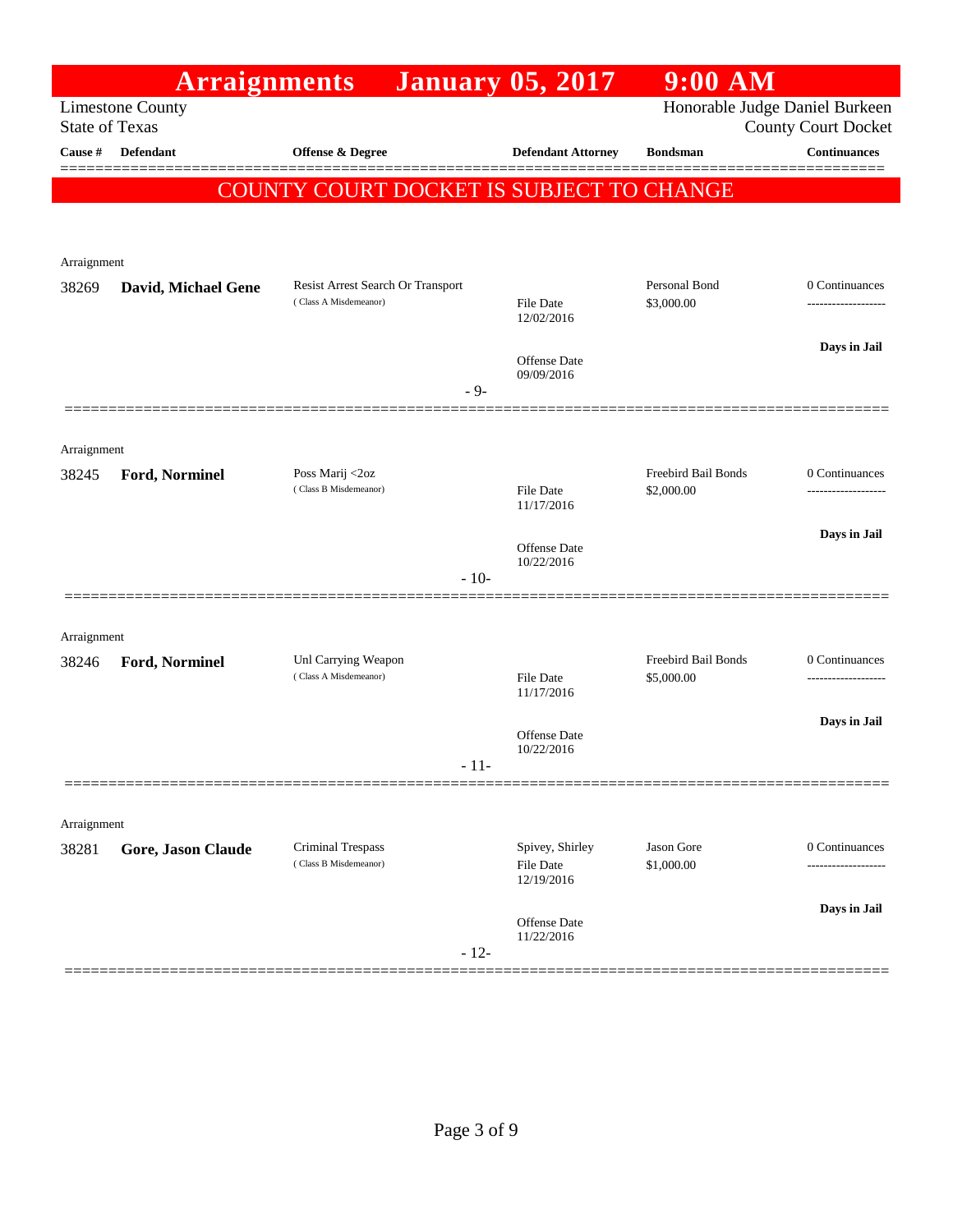|                       | <b>Arraignments</b>           |                                                   | <b>January 05, 2017</b>           | $9:00$ AM                      |                                                   |
|-----------------------|-------------------------------|---------------------------------------------------|-----------------------------------|--------------------------------|---------------------------------------------------|
| <b>State of Texas</b> | <b>Limestone County</b>       |                                                   |                                   | Honorable Judge Daniel Burkeen |                                                   |
| Cause #               | <b>Defendant</b>              | Offense & Degree                                  | <b>Defendant Attorney</b>         | <b>Bondsman</b>                | <b>County Court Docket</b><br><b>Continuances</b> |
|                       |                               |                                                   |                                   |                                | ======                                            |
|                       |                               | COUNTY COURT DOCKET IS SUBJECT TO CHANGE          |                                   |                                |                                                   |
|                       |                               |                                                   |                                   |                                |                                                   |
| Arraignment           |                               |                                                   |                                   |                                |                                                   |
| 38283                 | Griffin, Ronald Lee,<br>Jr.   | Driving W/Lic Inv W/Prev<br>Conv/Susp/W/O Fin Res | Reed, Bobby                       | Reed, Bobby                    | 0 Continuances                                    |
|                       |                               | (Class B Misdemeanor)                             | <b>File Date</b><br>12/19/2016    | \$1,500.00                     |                                                   |
|                       |                               |                                                   | <b>Offense Date</b>               |                                | Days in Jail                                      |
|                       |                               | $-13-$                                            | 11/04/2016                        |                                |                                                   |
|                       |                               |                                                   |                                   |                                |                                                   |
| Arraignment           |                               |                                                   |                                   |                                |                                                   |
| 38244                 | Hall, Tyler Richard           | Driving While Intoxicated                         |                                   | County Bail Bonds              | 0 Continuances                                    |
|                       |                               | (Class B Misdemeanor)                             | <b>File Date</b><br>11/17/2016    | \$2,000.00                     | ------------------                                |
|                       |                               |                                                   | <b>Offense Date</b>               |                                | Days in Jail                                      |
|                       |                               | $-14-$                                            | 10/22/2016                        |                                |                                                   |
|                       |                               |                                                   |                                   |                                |                                                   |
| Arraignment           |                               |                                                   |                                   |                                |                                                   |
| 38254                 | <b>Hargis, Justin Douglas</b> | Poss Marij <2oz                                   |                                   | County Bail Bonds              | 0 Continuances                                    |
|                       |                               | (Class B Misdemeanor)                             | <b>File Date</b><br>11/28/2016    | \$2,000.00                     |                                                   |
|                       |                               |                                                   |                                   |                                | Days in Jail                                      |
|                       |                               | $-15-$                                            | <b>Offense</b> Date<br>10/31/2016 |                                |                                                   |
|                       |                               |                                                   |                                   |                                |                                                   |
| Arraignment           |                               |                                                   |                                   |                                |                                                   |
| 38256                 | Hendrick, Christie            | Theft Prop <\$100 W/Prev Convic                   |                                   | Freebird Bail Bonds            | 0 Continuances                                    |
|                       | <b>Nicole</b>                 | (Class B Misdemeanor)                             | <b>File Date</b><br>11/28/2016    | \$1,500.00                     |                                                   |
|                       |                               |                                                   |                                   |                                | Days in Jail                                      |
|                       |                               | $-16-$                                            | <b>Offense Date</b><br>11/03/2016 |                                |                                                   |
|                       |                               |                                                   |                                   |                                |                                                   |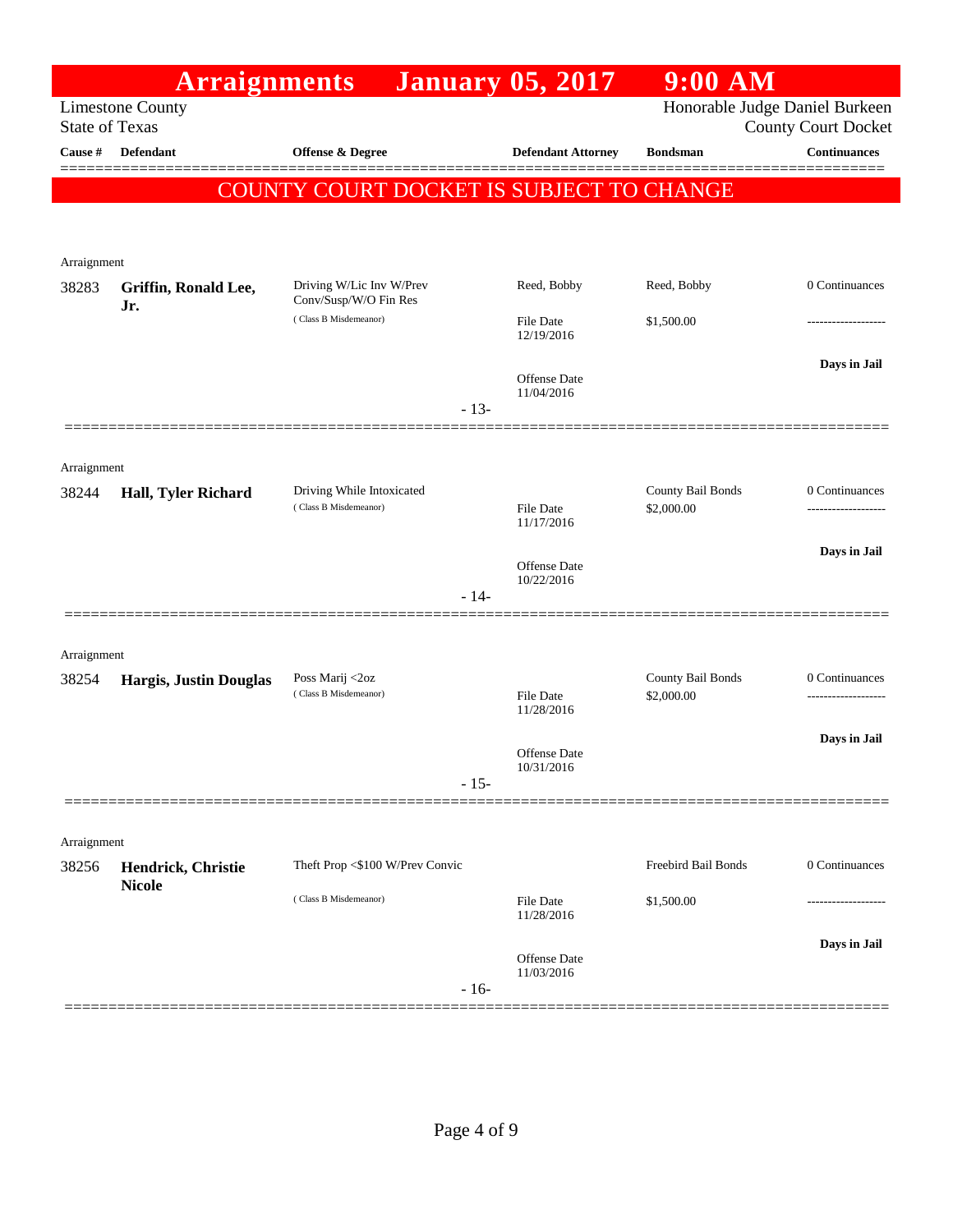|                       | <b>Arraignments</b>        |                                                   |        | <b>January 05, 2017</b>          | $9:00$ AM                       |                                                              |
|-----------------------|----------------------------|---------------------------------------------------|--------|----------------------------------|---------------------------------|--------------------------------------------------------------|
| <b>State of Texas</b> | <b>Limestone County</b>    |                                                   |        |                                  |                                 | Honorable Judge Daniel Burkeen<br><b>County Court Docket</b> |
| Cause #               | <b>Defendant</b>           | <b>Offense &amp; Degree</b>                       |        | <b>Defendant Attorney</b>        | <b>Bondsman</b>                 | <b>Continuances</b>                                          |
|                       |                            | COUNTY COURT DOCKET IS SUBJECT TO CHANGE          |        |                                  |                                 |                                                              |
|                       |                            |                                                   |        |                                  |                                 |                                                              |
| Arraignment           |                            |                                                   |        |                                  |                                 |                                                              |
| 38273                 | Johnson, Jazzmin           | Poss Marij <2oz<br>(Class B Misdemeanor)          |        | <b>File Date</b>                 | County Bail Bonds<br>\$2,000.00 | 0 Continuances<br>------------------                         |
|                       |                            |                                                   |        | 12/02/2016                       |                                 |                                                              |
|                       |                            |                                                   |        | <b>Offense Date</b>              |                                 | Days in Jail                                                 |
|                       |                            |                                                   | $-17-$ | 11/13/2016                       |                                 |                                                              |
|                       |                            |                                                   |        |                                  |                                 |                                                              |
| Arraignment           |                            |                                                   |        |                                  |                                 |                                                              |
| 38250                 | Lacy, Rojoni Jamal         | <b>Criminal Trespass</b><br>(Class B Misdemeanor) |        | Reed, Justin<br><b>File Date</b> | Rojoni Lacy<br>\$1,000.00       | 0 Continuances                                               |
|                       |                            |                                                   |        | 11/17/2016                       |                                 | Days in Jail                                                 |
|                       |                            |                                                   |        | Offense Date<br>10/03/2016       |                                 |                                                              |
|                       |                            |                                                   | $-18-$ |                                  |                                 |                                                              |
| Arraignment           |                            |                                                   |        |                                  |                                 |                                                              |
| 38272                 | Lloyd, Marla Jo            | Display Fictitious Motor Vehicle                  |        |                                  | County Bail Bonds               | 0 Continuances                                               |
|                       |                            | Registration<br>(Class B Misdemeanor)             |        | <b>File Date</b><br>12/02/2016   | \$2,000.00                      | -------------------                                          |
|                       |                            |                                                   |        |                                  |                                 | Days in Jail                                                 |
|                       |                            |                                                   |        | Offense Date<br>09/01/2016       |                                 |                                                              |
|                       |                            |                                                   | $-19-$ |                                  |                                 |                                                              |
| Arraignment           |                            |                                                   |        |                                  |                                 |                                                              |
| 38284                 | <b>Mack, Eric Labreece</b> | Driving W/Lic Inv W/Prev                          |        |                                  | County Bail Bonds               | 0 Continuances                                               |
|                       |                            | Conv/Susp/W/O Fin Res<br>(Class B Misdemeanor)    |        | <b>File Date</b><br>12/19/2016   | \$1,000.00                      |                                                              |
|                       |                            |                                                   |        |                                  |                                 | Days in Jail                                                 |
|                       |                            |                                                   |        | Offense Date<br>11/03/2016       |                                 |                                                              |
|                       |                            |                                                   | $-20-$ |                                  |                                 |                                                              |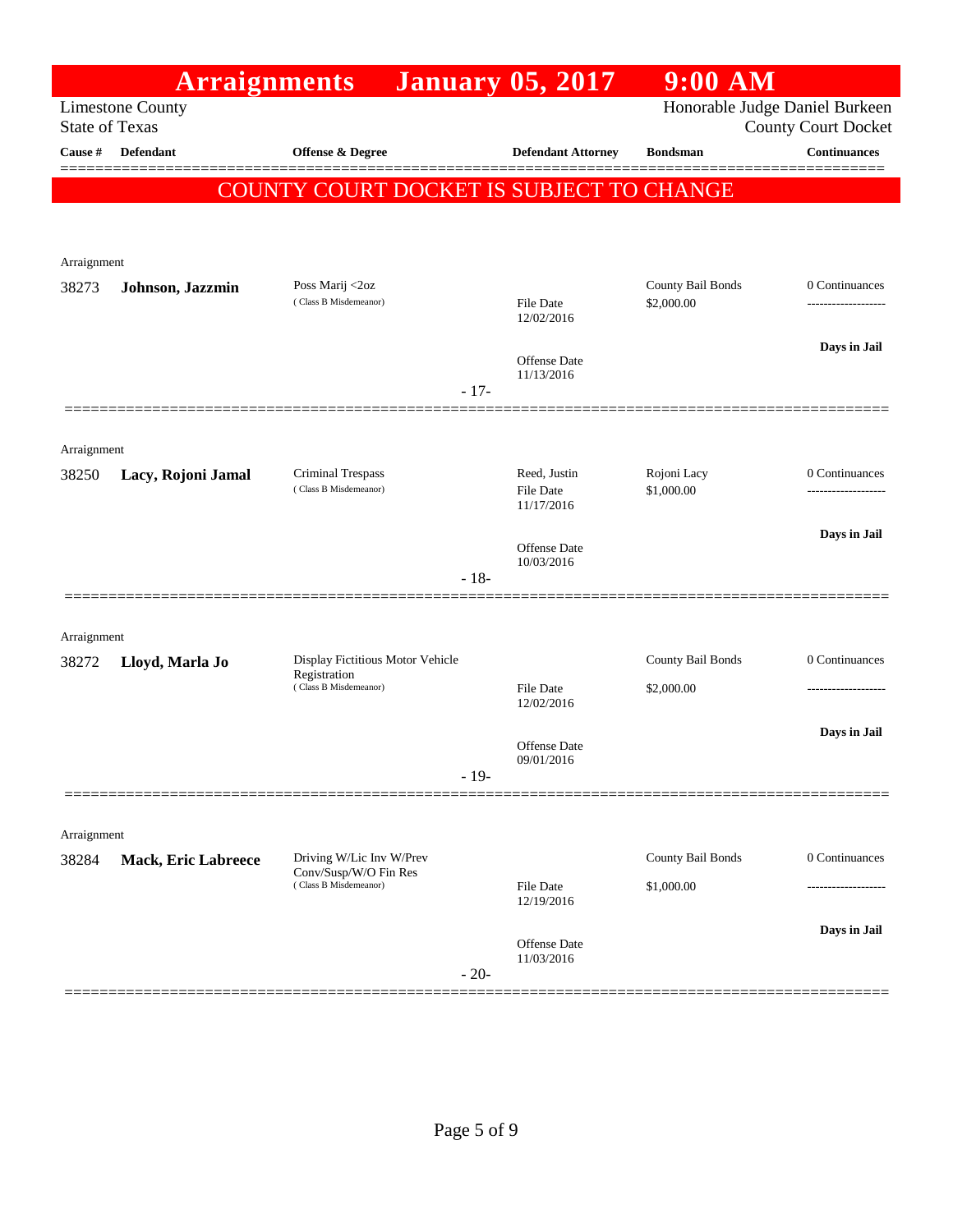|                       | <b>Arraignments</b>         |                                              | <b>January 05, 2017</b>           | $9:00$ AM                         |                                     |
|-----------------------|-----------------------------|----------------------------------------------|-----------------------------------|-----------------------------------|-------------------------------------|
| <b>State of Texas</b> | <b>Limestone County</b>     |                                              |                                   | Honorable Judge Daniel Burkeen    | <b>County Court Docket</b>          |
| Cause #               | <b>Defendant</b>            | Offense & Degree                             | <b>Defendant Attorney</b>         | <b>Bondsman</b>                   | <b>Continuances</b><br>=======      |
|                       |                             | COUNTY COURT DOCKET IS SUBJECT TO CHANGE     |                                   |                                   |                                     |
|                       |                             |                                              |                                   |                                   |                                     |
| Arraignment           |                             |                                              |                                   |                                   |                                     |
| 38279                 | <b>McGowan</b> , Earnest    | <b>Burglary Of Vehicle</b>                   | Reed, Benjie                      | Reed, Benjie                      | 0 Continuances                      |
|                       | Charles, Jr.                | (Class A Misdemeanor)                        | <b>File Date</b><br>12/09/2016    | \$2,500.00                        |                                     |
|                       |                             |                                              | Offense Date<br>10/18/2016        |                                   | Days in Jail                        |
|                       |                             | $-21-$                                       |                                   |                                   |                                     |
| Arraignment           |                             |                                              |                                   |                                   |                                     |
| 38251                 | <b>Montgomery</b> , Jessica | Driving While Intoxicated Bac >=0.15         | Reed, Justin                      | County Bail Bonds                 | 0 Continuances                      |
|                       | Luanne                      | (Class A Misdemeanor)                        | <b>File Date</b><br>11/17/2016    | \$2,000.00                        |                                     |
|                       |                             |                                              |                                   |                                   | Days in Jail                        |
|                       |                             | $-22-$                                       | Offense Date<br>10/22/2016        |                                   |                                     |
|                       |                             |                                              |                                   |                                   |                                     |
| Arraignment           |                             |                                              |                                   |                                   |                                     |
| 38248                 | Patterson, Trevor           | Unl Carrying Weapon<br>(Class A Misdemeanor) | <b>File Date</b><br>11/17/2016    | Freebird Bail Bonds<br>\$5,000.00 | 0 Continuances<br>----------------- |
|                       |                             |                                              | Offense Date                      |                                   | Days in Jail                        |
|                       |                             | $-23-$                                       | 10/22/2016                        |                                   |                                     |
|                       |                             |                                              |                                   |                                   |                                     |
| Arraignment           |                             |                                              |                                   |                                   |                                     |
| 38249                 | Patterson, Trevor           | Poss Marij <2oz<br>(Class B Misdemeanor)     | File Date<br>11/17/2016           | Freebird Bail Bonds<br>\$2,000.00 | 0 Continuances                      |
|                       |                             |                                              |                                   |                                   | Days in Jail                        |
|                       |                             | $-24-$                                       | <b>Offense</b> Date<br>10/22/2016 |                                   |                                     |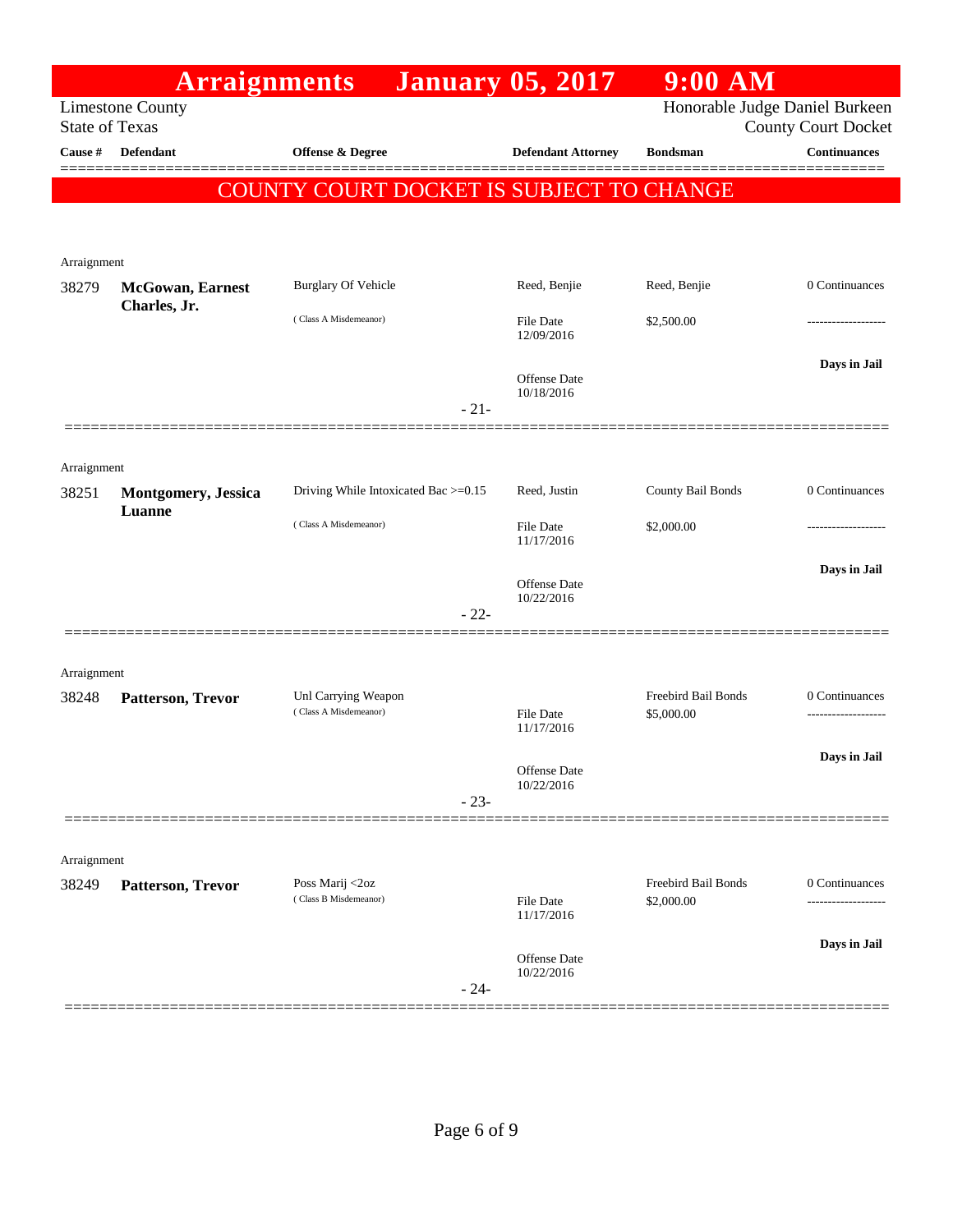|                       | <b>Arraignments</b>                              |                                                    |        | <b>January 05, 2017</b>           | $9:00$ AM                              |                            |
|-----------------------|--------------------------------------------------|----------------------------------------------------|--------|-----------------------------------|----------------------------------------|----------------------------|
|                       | <b>Limestone County</b><br><b>State of Texas</b> |                                                    |        |                                   | Honorable Judge Daniel Burkeen         | <b>County Court Docket</b> |
| Cause #               | <b>Defendant</b>                                 | Offense & Degree                                   |        | <b>Defendant Attorney</b>         | <b>Bondsman</b>                        | <b>Continuances</b>        |
|                       |                                                  | COUNTY COURT DOCKET IS SUBJECT TO CHANGE           |        |                                   |                                        |                            |
|                       |                                                  |                                                    |        |                                   |                                        |                            |
| Arraignment           |                                                  |                                                    |        |                                   |                                        |                            |
| 38261                 | Perry, Brandon Jocole                            | Driving W/Lic Inv W/Prev<br>Conv/Susp/W/O Fin Res  |        |                                   | Personal Bond                          | 0 Continuances             |
|                       |                                                  | (Class B Misdemeanor)                              |        | File Date<br>11/29/2016           | \$1,000.00                             |                            |
|                       |                                                  |                                                    |        | Offense Date                      |                                        | Days in Jail               |
|                       |                                                  |                                                    | $-25-$ | 10/02/2016                        |                                        |                            |
|                       |                                                  |                                                    |        |                                   |                                        |                            |
| Arraignment           |                                                  |                                                    |        |                                   |                                        |                            |
| 38268                 | <b>Ruiz-Torres, Homero</b>                       | Driving While Intoxicated<br>(Class B Misdemeanor) |        | <b>File Date</b>                  | <b>County Bail Bonds</b><br>\$3,000.00 | 0 Continuances<br>         |
|                       |                                                  |                                                    |        | 12/02/2016                        |                                        | Days in Jail               |
|                       |                                                  |                                                    |        | <b>Offense Date</b><br>07/30/2016 |                                        |                            |
|                       |                                                  |                                                    | $-26-$ |                                   |                                        |                            |
| <b>Status Hearing</b> |                                                  |                                                    |        |                                   |                                        |                            |
| 37582                 | Salazar, Josue Luis                              | Driving W/Lic Inv W/Prev                           |        |                                   | Bail America                           | 0 Continuances             |
|                       |                                                  | Conv/Susp/W/O Fin Res<br>(Class B Misdemeanor)     |        | <b>File Date</b><br>08/12/2015    | \$1,000.00                             | ---------------            |
|                       |                                                  |                                                    |        |                                   |                                        | Days in Jail               |
|                       |                                                  |                                                    | $-27-$ | <b>Offense Date</b><br>06/17/2015 |                                        |                            |
|                       |                                                  |                                                    |        |                                   |                                        |                            |
| Arraignment           |                                                  |                                                    |        |                                   |                                        |                            |
| 38253                 | <b>Shockley, Toby Wayne</b>                      | Poss Marij <2oz<br>(Class B Misdemeanor)           |        | File Date                         | Toby Shockley<br>\$1,500.00            | 0 Continuances             |
|                       |                                                  |                                                    |        | 11/28/2016                        |                                        |                            |
|                       |                                                  |                                                    |        | Offense Date<br>11/04/2016        |                                        | Days in Jail               |
|                       |                                                  |                                                    | $-28-$ |                                   |                                        |                            |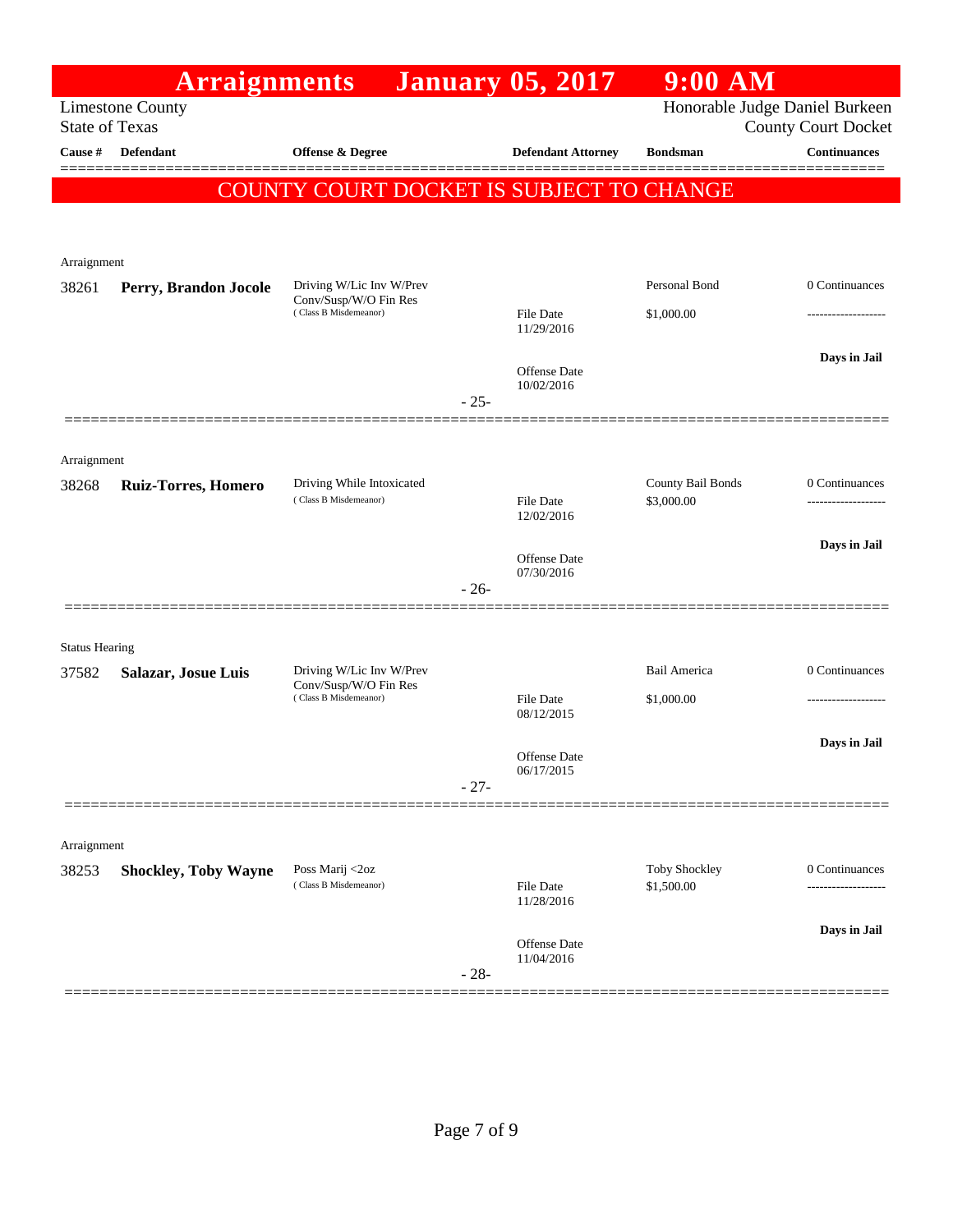|                       | <b>Arraignments</b>         |                                                    |        | <b>January 05, 2017</b>             | $9:00$ AM                       |                                                              |
|-----------------------|-----------------------------|----------------------------------------------------|--------|-------------------------------------|---------------------------------|--------------------------------------------------------------|
| <b>State of Texas</b> | <b>Limestone County</b>     |                                                    |        |                                     |                                 | Honorable Judge Daniel Burkeen<br><b>County Court Docket</b> |
| Cause #               | Defendant                   | <b>Offense &amp; Degree</b>                        |        | <b>Defendant Attorney</b>           | <b>Bondsman</b>                 | <b>Continuances</b>                                          |
|                       |                             | COUNTY COURT DOCKET IS SUBJECT TO CHANGE           |        |                                     |                                 |                                                              |
|                       |                             |                                                    |        |                                     |                                 |                                                              |
| Arraignment           |                             |                                                    |        |                                     |                                 |                                                              |
| 38276                 | <b>Sims, Cameron Dwain</b>  | Driving While Intoxicated<br>(Class B Misdemeanor) |        | Moore, David E.<br><b>File Date</b> | County Bail Bonds<br>\$2,000.00 | 0 Continuances                                               |
|                       |                             |                                                    |        | 12/09/2016                          |                                 |                                                              |
|                       |                             |                                                    |        | <b>Offense</b> Date                 |                                 | Days in Jail                                                 |
|                       |                             |                                                    | $-29-$ | 10/28/2016                          |                                 |                                                              |
|                       |                             |                                                    |        |                                     |                                 |                                                              |
| Arraignment           |                             |                                                    |        |                                     |                                 |                                                              |
| 38247                 | Strain, Jakeldrick          | Poss Marij <2oz                                    |        |                                     | Freebird Bail Bonds             | 0 Continuances                                               |
|                       | Jaquawn                     | (Class B Misdemeanor)                              |        | <b>File Date</b><br>11/17/2016      | \$2,000.00                      |                                                              |
|                       |                             |                                                    |        |                                     |                                 | Days in Jail                                                 |
|                       |                             |                                                    |        | Offense Date<br>10/22/2016          |                                 |                                                              |
|                       |                             |                                                    | $-30-$ |                                     |                                 |                                                              |
|                       |                             |                                                    |        |                                     |                                 |                                                              |
| Arraignment<br>38259  |                             | Poss Cs Pg $3 < 28g$                               |        |                                     | County Bail Bonds               | 0 Continuances                                               |
|                       | <b>Thompson, Paul Tyler</b> | (Class A Misdemeanor)                              |        | <b>File Date</b><br>11/28/2016      | \$2,000.00                      |                                                              |
|                       |                             |                                                    |        |                                     |                                 | Days in Jail                                                 |
|                       |                             |                                                    |        | <b>Offense</b> Date<br>10/18/2016   |                                 |                                                              |
|                       |                             |                                                    | $-31-$ |                                     |                                 |                                                              |
|                       |                             |                                                    |        |                                     |                                 |                                                              |
| Arraignment<br>38262  | <b>Washington, Mark</b>     | Poss Marij <2oz                                    |        |                                     | County Bail Bonds               | 0 Continuances                                               |
|                       | Ray                         | (Class B Misdemeanor)                              |        | File Date                           |                                 |                                                              |
|                       |                             |                                                    |        | 11/29/2016                          | \$2,000.00                      |                                                              |
|                       |                             |                                                    |        | <b>Offense</b> Date                 |                                 | Days in Jail                                                 |
|                       |                             |                                                    | $-32-$ | 10/28/2016                          |                                 |                                                              |
|                       |                             |                                                    |        |                                     |                                 |                                                              |